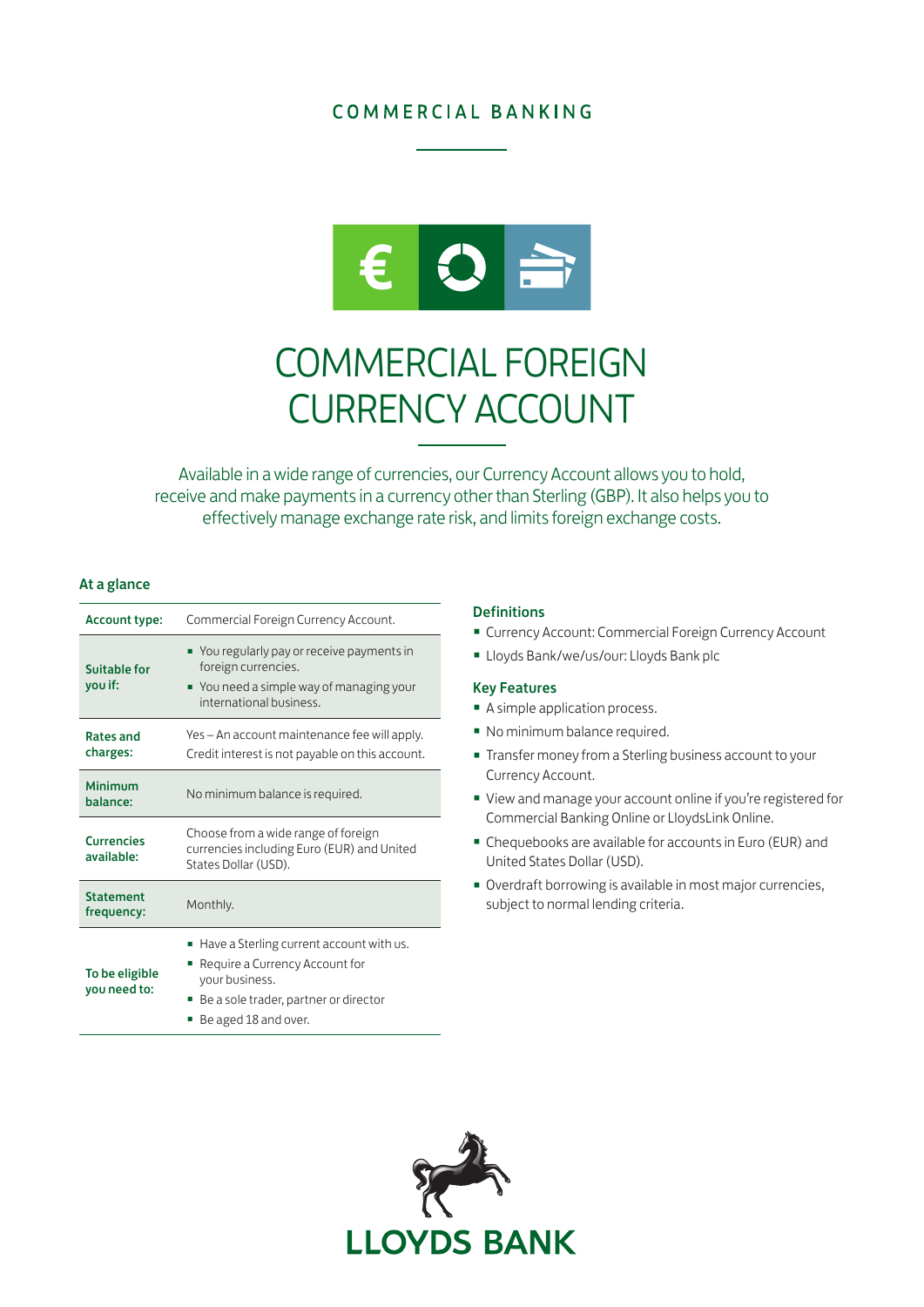## Benefits\*

- $\checkmark$  Simplify the payment and receipt of foreign currencies.
- $\blacktriangleright$  Helps to manage exposure to exchange rate movements.
- $\blacktriangleright$  Minimise exchange rate costs by avoiding unnecessary exchange transactions.
- $\blacktriangleright$  Available in various global currencies including, but not limited to:
	- Australian Dollar (AUD)
	- Canadian Dollar (CAD)
	- Danish Krone (DKK)
	- Euro (EUR)
	- Japanese Yen (JPY)
	- New Zealand Dollar (NZD)
	- Norwegian Krone (NOK)
	- Swedish Krona (SEK)
	- Swiss Franc (CHF)
	- United States Dollar (USD)

## \*Not applicable in all currencies

If you intend to borrow funds in a foreign currency, make sure you have sufficient cash receipts in the same currency to cover the repayments. This is to shield you from any changes in the value of the currency.

## Rates and Charges

- An account maintenance fee will apply. This will depend on the currency of the account being debited.
- Credit interest isn't paid.
- Debit interest will be applied on any unauthorised borrowing.



Find out about our rates and charges by visiting our website at: [https://www.lloydsbank.com/](https://www.lloydsbank.com/international-account-charges) [international-account-charges](https://www.lloydsbank.com/international-account-charges)

## How to Apply

To apply for a Currency Account, please contact your Relationship Manager.

## Important Information

Terms and Conditions apply which you should read carefully. These can be found at:



## [https://www.lloydsbank.com/international](https://www.lloydsbank.com/international-account-conditions)[account-conditions](https://www.lloydsbank.com/international-account-conditions)

You can make manual and online international payments for all currencies except Chinese Renminbi (CNH)/Romanian Leu (RON).

To make international payments, you must have access to one of the following:

- Commercial Banking Online
- LloydsLink Online
- LloydsLink Dial-Up
- SWIFT Direct Corporate Access (DCA)

## Changed your mind? Important Information



When you open an account we'll inform you of any right to cancel. We'll be happy to cancel your account within 14 days of opening. You must do this by writing to us.

## Need some extra help or support?



We want all customers to have an excellent service. Whether you need some help to understand the product or any other support, please call us. We will always do whatever we can to help.